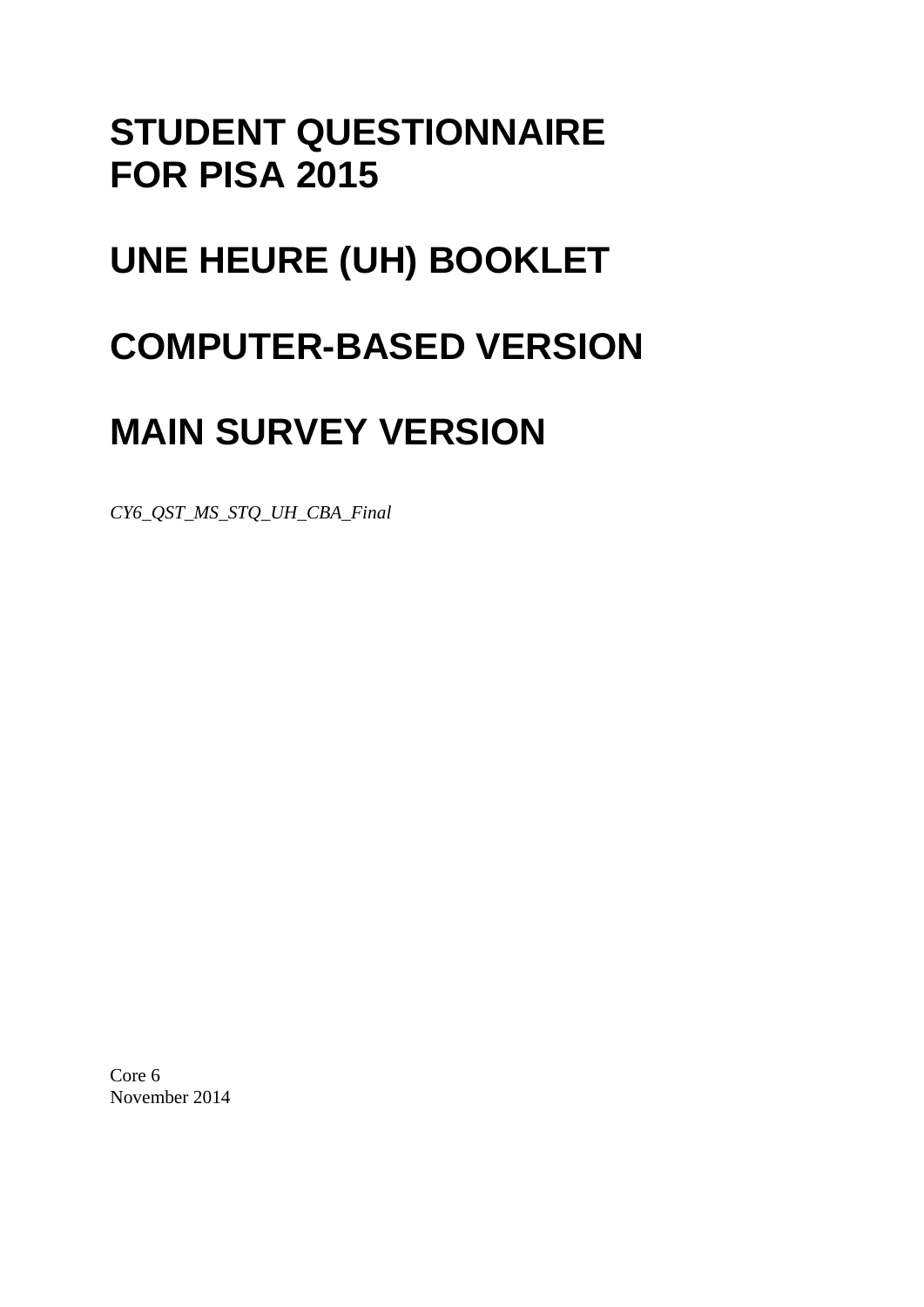#### CY6\_QST\_MS\_STQ\_UH\_CBA\_Final

In this questionnaire you will find questions about the following topics:

- You, your family, and your home
- Your science learning

Please read each question carefully and answer as accurately as you can.

#### **In this questionnaire, there are no right or wrong answers. Your answers should be the ones that are right for yourself.**

You may ask for help if you do not understand something or are not sure how to answer a question.

Some questions relate to <school science>. Please think of all the different subjects and courses in your school that teach content related to <br/>broad science>. Your school might teach <school science> in different subjects such as physics, chemistry, biology, Earth and geology, space and astronomy, applied sciences and technology (e.g. <national example>), or your school teaches a <general, integrated, or comprehensive science> course (e.g. <national example>).

**Your answers will be combined with others to make totals and averages in which no individual can be identified. All your answers will be kept confidential.**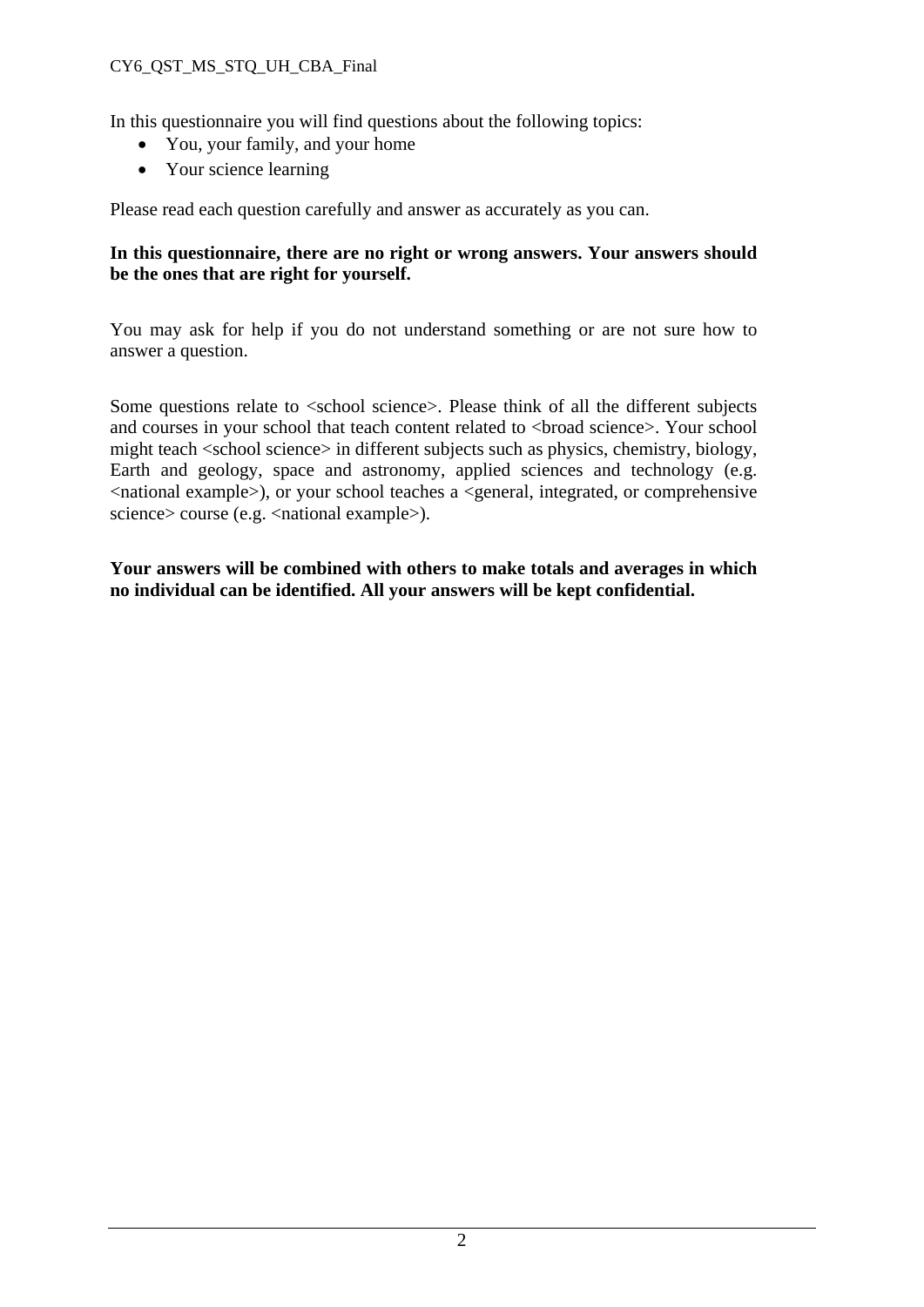# **1. YOU, YOUR FAMILY, AND YOUR HOME**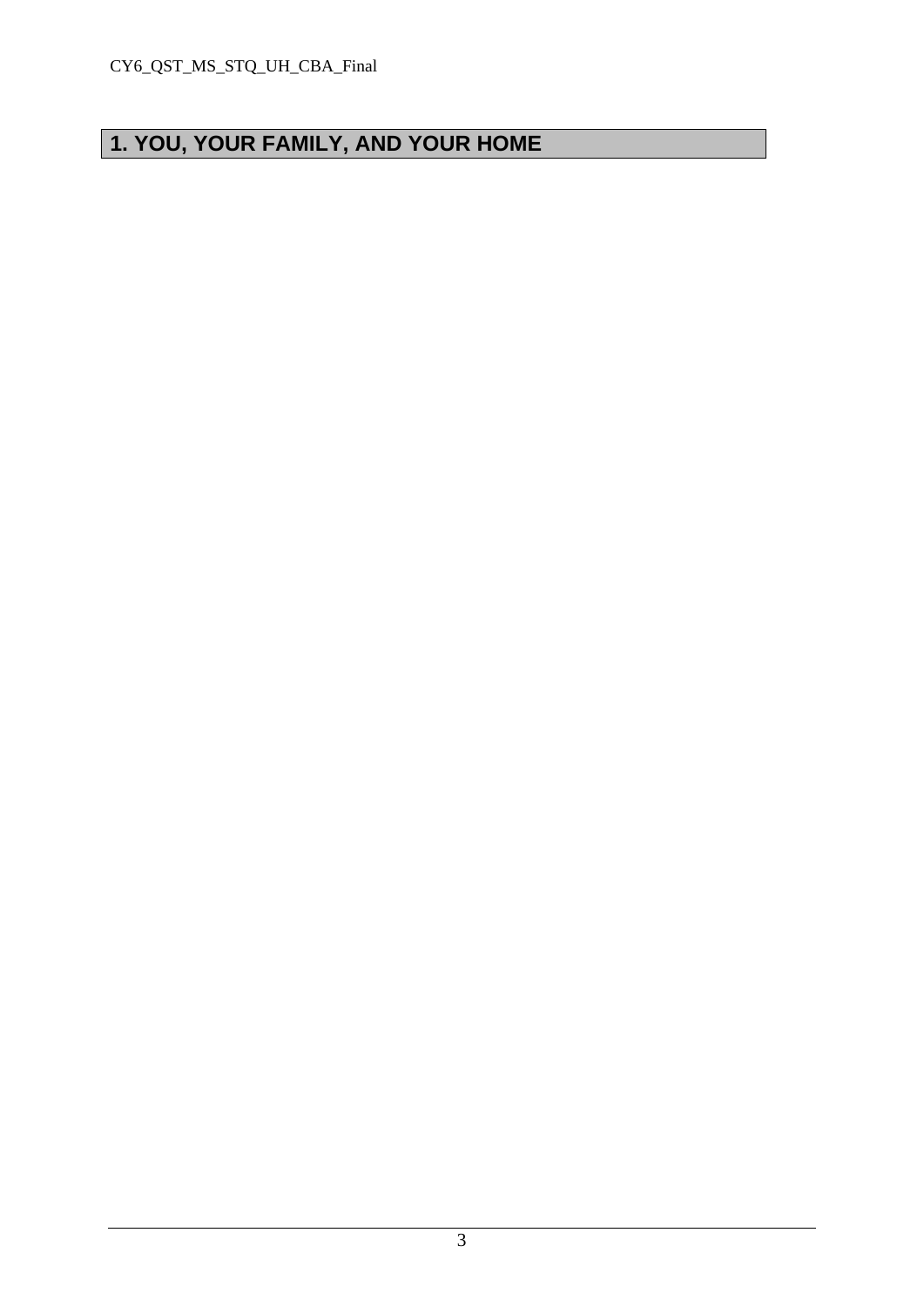### **ST001 What <grade> are you in?**

**ST001Q01TA** *(Please select from the drop-down menu to answer the question.)* 

 $P$ lease choose **Option A Option B** Option C Option ...

Drop down menu, including all possible grades attended by 15-year-olds, according to your study programme table as agreed on in the Demographic Tasks.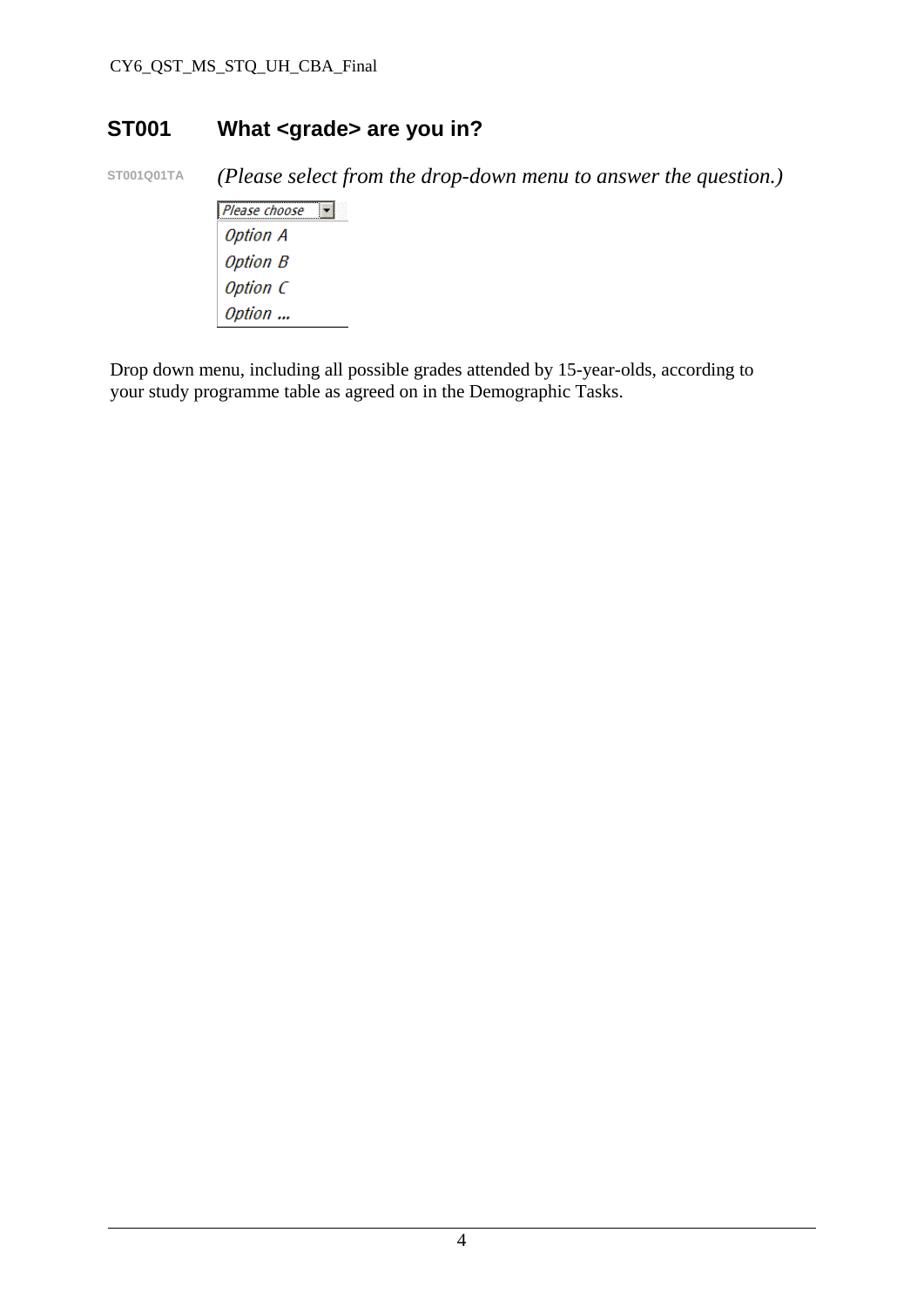## **ST002** Which one of the following <programmes> are you in?

**ST002Q01TA** *(Please select one response.)* 

| $\leq$ Programme 1> |                |
|---------------------|----------------|
| $\leq$ Programme 2> | $\mathsf{I}_2$ |
| $\leq$ Programme 3> | $\Box_3$       |
| $\leq$ Programme 4> | $\Box_4$       |
| $\leq$ Programme 5> | 5 ك            |
| $\leq$ Programme 6> |                |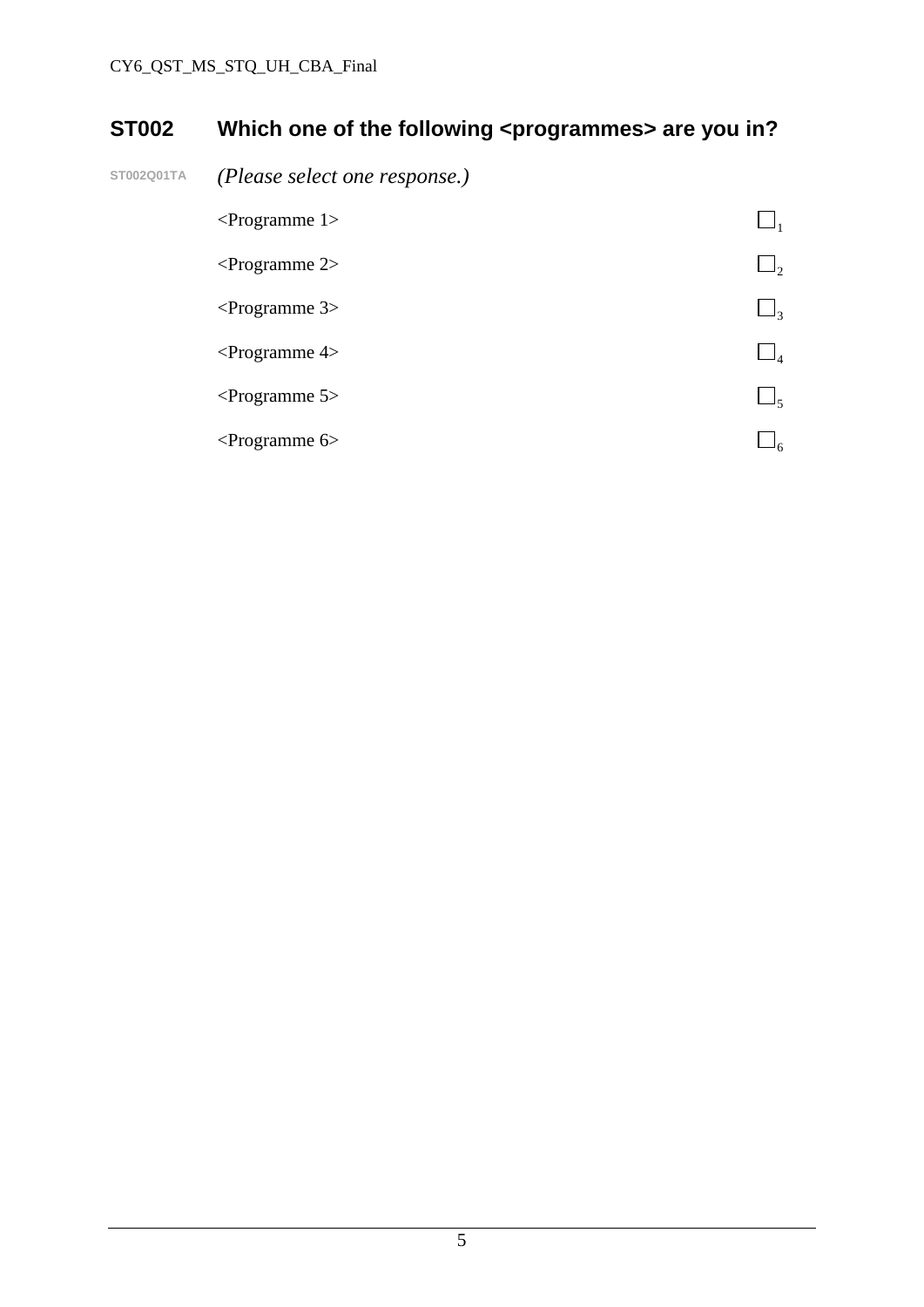#### **ST003 On what date were you born?**

 *(Please select the day, month, and year from the drop-down menus to answer the question.)* 

| ST003Q01TA | Day   | Please choose<br><b>Option A</b><br><b>Option B</b><br>Option C<br>Option | $\,1\,$<br>$\overline{2}$<br>$\overline{\mathbf{3}}$<br>$\overline{4}$<br>5<br>6<br>$\overline{7}$<br>8<br>10<br>$\cdots$ |                                                                                                |                              |
|------------|-------|---------------------------------------------------------------------------|---------------------------------------------------------------------------------------------------------------------------|------------------------------------------------------------------------------------------------|------------------------------|
| ST003Q02TA | Month | Please choose<br><b>Option A</b><br><b>Option B</b><br>Option C<br>Option |                                                                                                                           | January<br>February<br>March<br>April<br>May<br>June<br>July<br>August<br>September<br>October |                              |
|            |       |                                                                           |                                                                                                                           | November<br>December                                                                           |                              |
| ST003Q03TA | Year  | Please choose<br><b>Option A</b><br><b>Option B</b><br>Option C<br>Option |                                                                                                                           |                                                                                                | 1998<br>1999<br>2000<br>2001 |

Consistency check/soft reminder if day, month, or year is missing: "Please enter your complete birth date".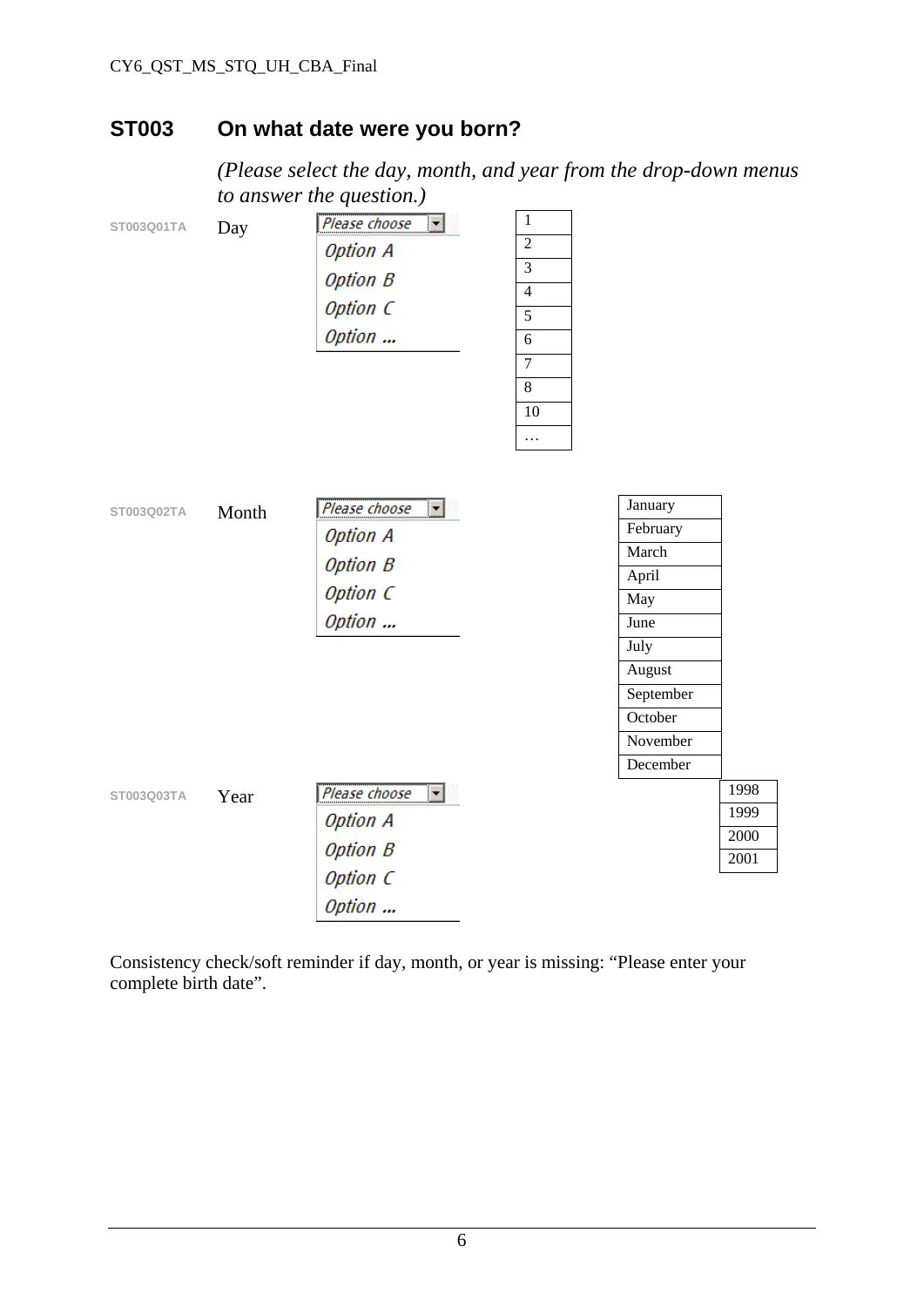# **ST004 Are you female or male?**

**ST004Q01TA** *(Please select one response.) Female Male* 

 $\Box_1$   $\Box_2$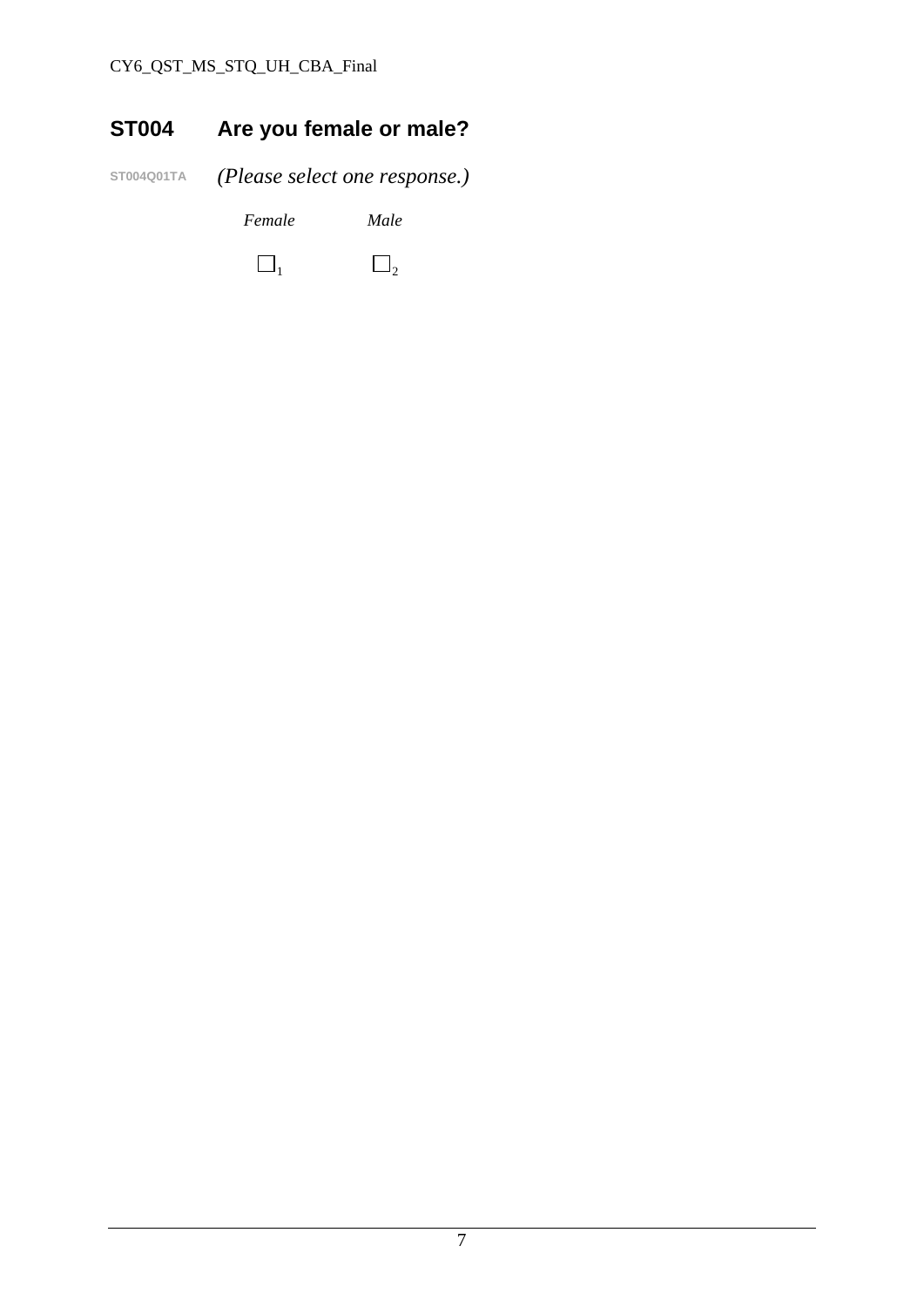#### **ST005**  ST005Q01TA What is the <highest level of schooling> completed by **your mother?**

 *If you are not sure which box to choose, please ask the <test administrator> for help. (Please select one response.)*   $\triangle$ ISCED level 3A $>$  $\triangle$ ISCED level 3B, 3C>  $\Box$ <sub>2</sub>  $\triangle$ ISCED level 2>  $\Box$ <sub>3</sub>  $\leq$ ISCED level 1>  $\Box$ <sub>4</sub> She did not complete <ISCED level 1>  $\Box$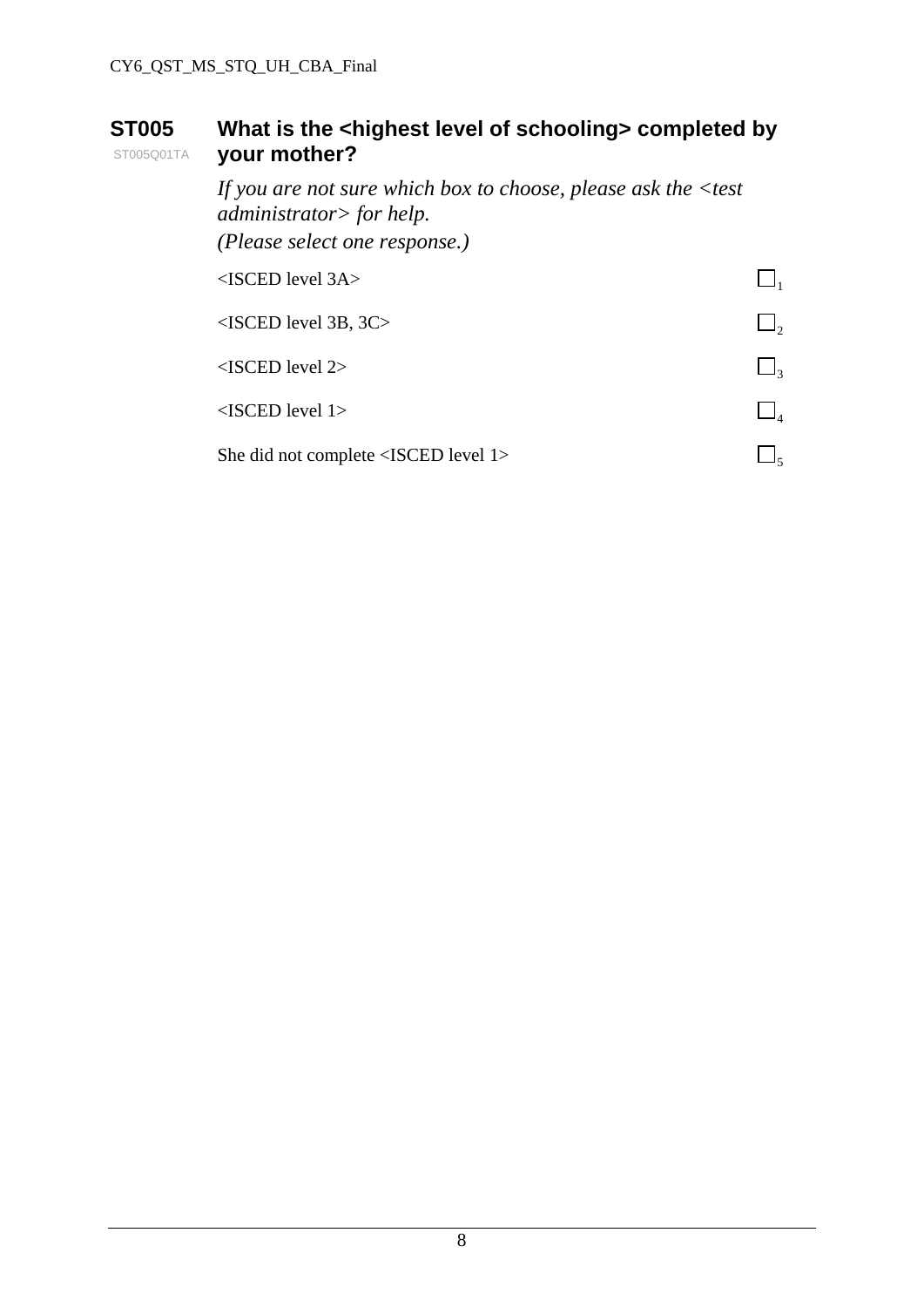#### **ST006 Does your mother have any of the following qualifications?**

 *If you are not sure how to answer this question, please ask the <test administrator> for help. (Please select one response in each row.)* 

|            |                        | Yes | N o      |
|------------|------------------------|-----|----------|
| ST006Q01TA | $<$ ISCED level 6>     |     | $\Box$ , |
| ST006Q02TA | $<$ ISCED level 5A $>$ |     | $\Box$ , |
| ST006Q03TA | $<$ ISCED level 5B $>$ |     | $\Box$   |
| ST006Q04TA | $<$ ISCED level 4>     |     |          |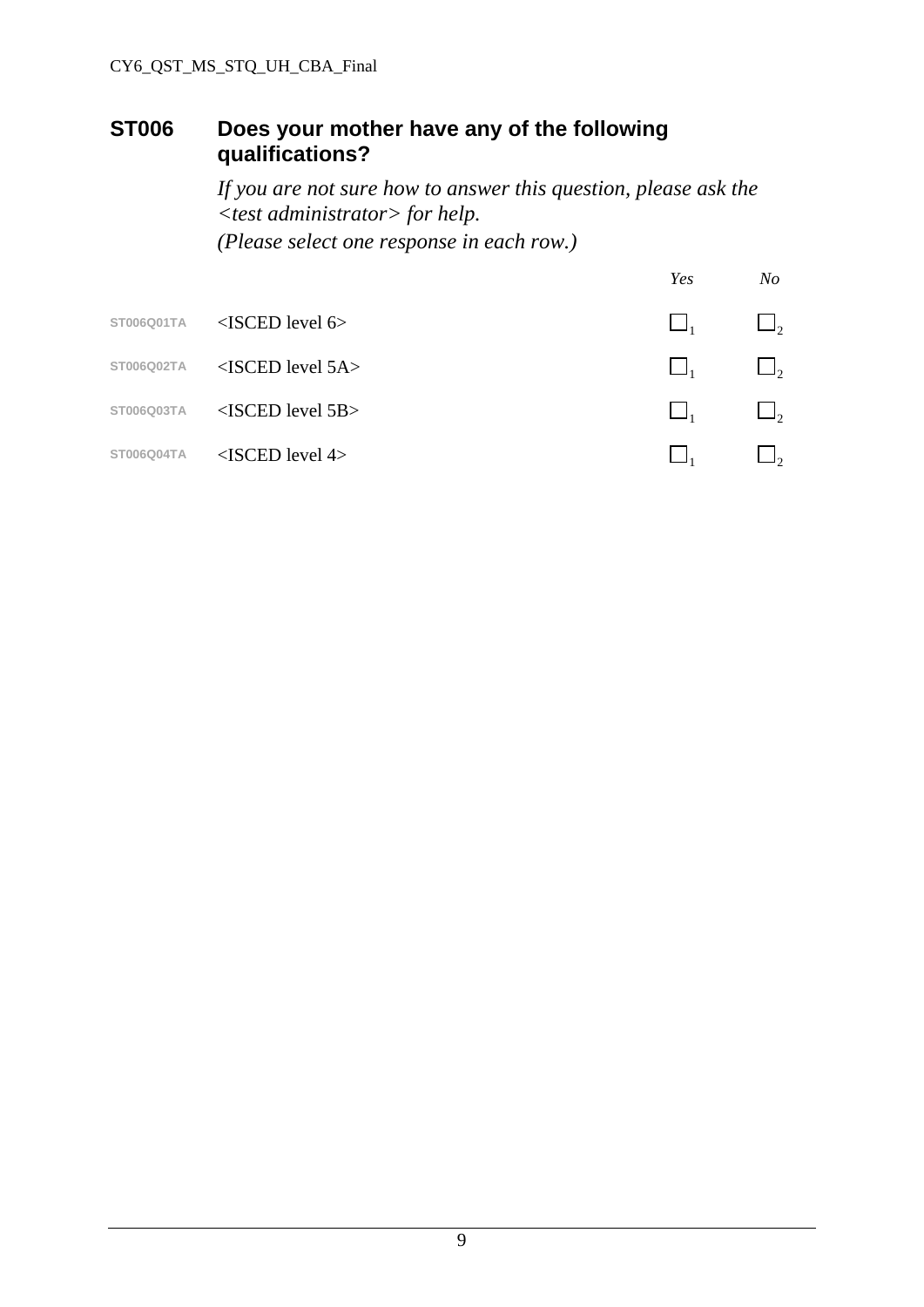#### **ST014 The following two questions concern your mother's job:**

 *(If she is not working now, please tell us her last main job.)* 

ST014Q01TA **What is your mother's main job?** (e.g. school teacher, kitchen-hand, sales manager)

*Please type in the job title.\_\_\_\_\_\_\_\_\_\_\_\_\_\_\_\_\_\_\_\_\_\_\_\_\_\_\_\_* 

What does your mother do in her main job?

**ST014Q02TA**  (e.g. teaches high school students, helps the cook prepare meals in a restaurant, manages a sales team)

> *Please use a sentence to describe the kind of work she does or did in that job.*

\_\_\_\_\_\_\_\_\_\_\_\_\_\_\_\_\_\_\_\_\_\_\_\_\_\_\_\_\_\_\_\_\_\_\_\_\_\_\_\_\_\_\_\_\_\_\_\_\_\_\_\_\_\_\_\_\_\_\_\_\_\_\_\_\_\_\_\_\_\_\_\_\_\_\_\_\_\_\_\_\_\_\_\_\_\_\_\_\_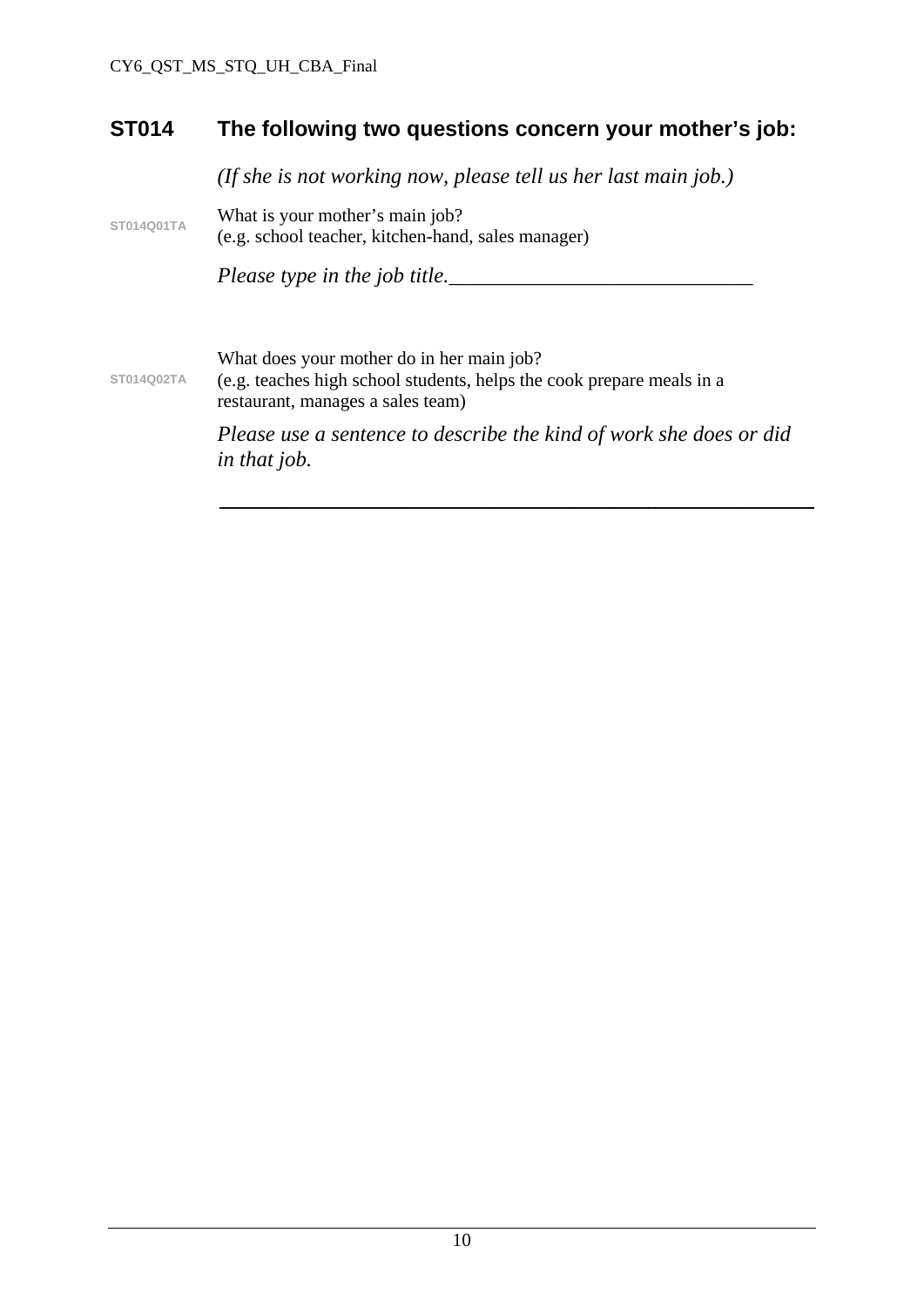#### **ST007 ST007Q01TA** What is the <highest level of schooling> completed by **your father?**

 *If you are not sure which box to choose, please ask the <test administrator> for help. (Please select one response.)*   $\triangle$ ISCED level 3A $>$  $\triangle$ ISCED level 3B, 3C>  $\Box$ <sub>2</sub>  $\triangle$ ISCED level 2>  $\Box$ <sub>3</sub>  $\leq$ ISCED level 1>  $\Box$ <sub>4</sub> He did not complete <ISCED level 1>  $\Box$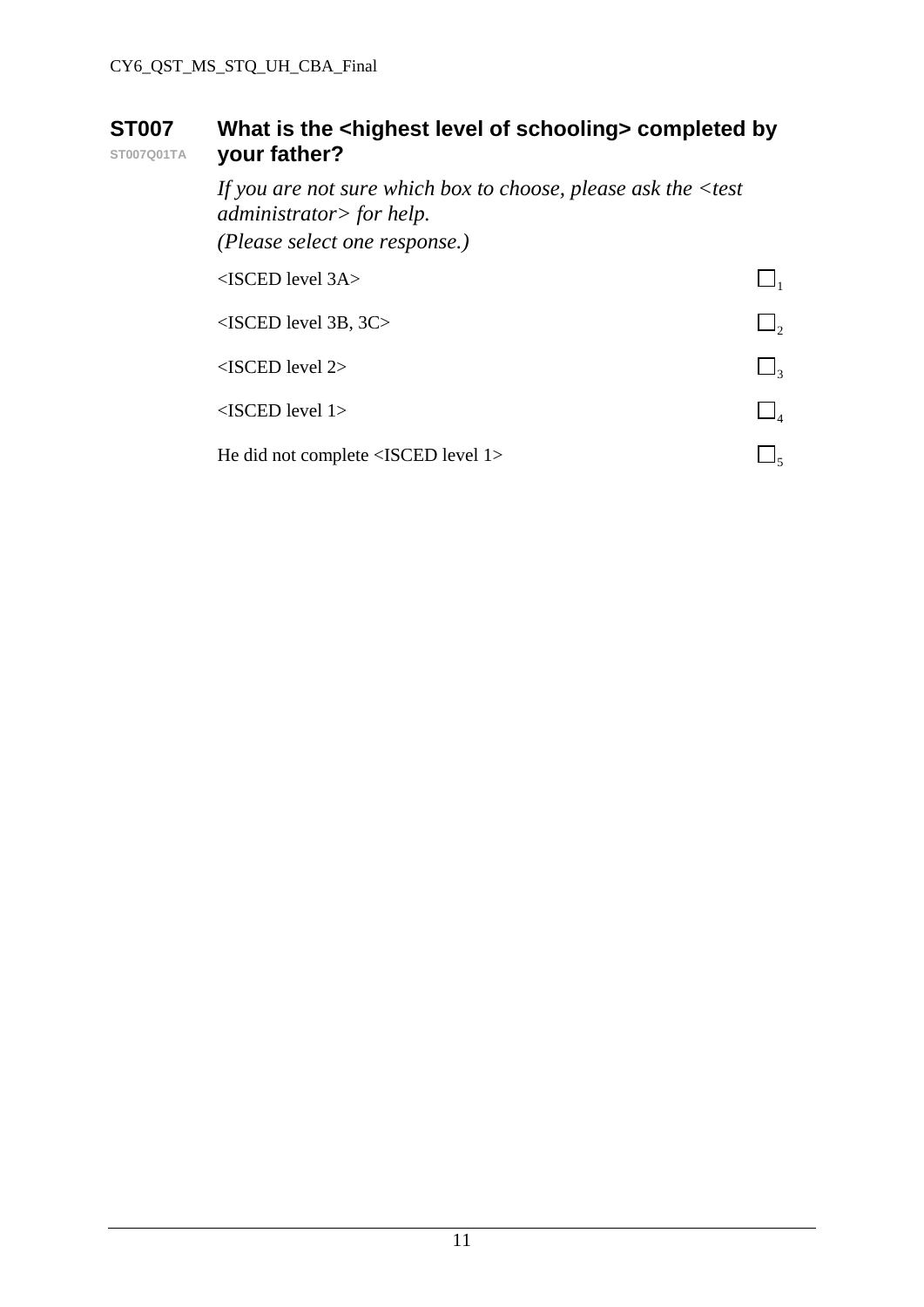#### **ST008 Does your father have any of the following qualifications?**

 *If you are not sure how to answer this question, please ask the <test administrator> for help. (Please select one response in each row.)* 

|            |                        | Yes | No                  |
|------------|------------------------|-----|---------------------|
| ST008Q01TA | $\leq$ ISCED level 6>  |     | $\Box$ ,            |
| ST008Q02TA | $<$ ISCED level 5A $>$ |     | $\Box$ ,            |
| ST008Q03TA | $<$ ISCED level 5B $>$ |     | $\Box$ <sub>2</sub> |
| ST008Q04TA | $<$ ISCED level 4>     |     | $J_{2}$             |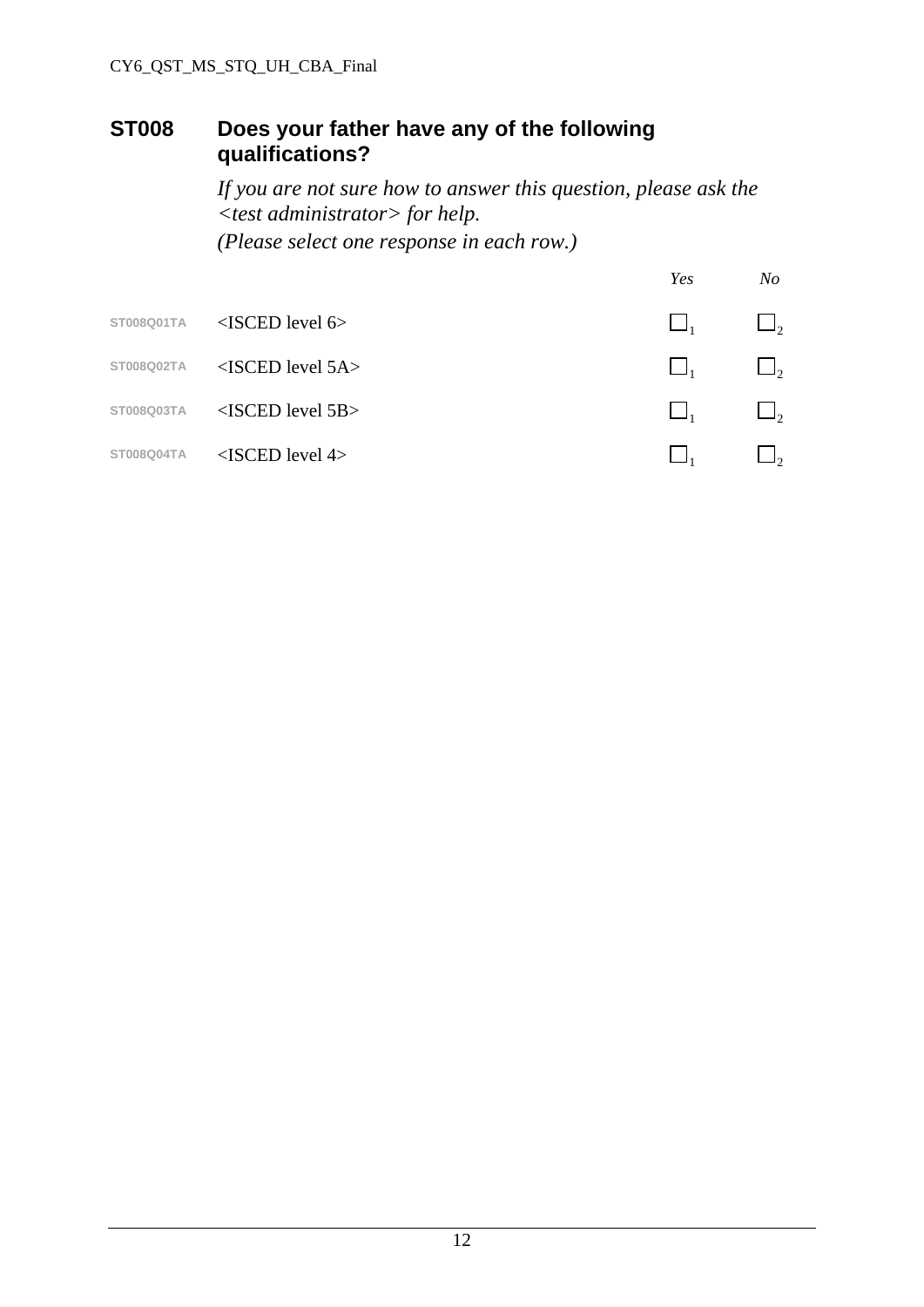#### **ST015 The following two questions concern your father's job:**

*(If he is not working now, please tell us his last main job.)* 

**ST015Q01TA** What is your father's main job? (e.g. school teacher, kitchen-hand, sales manager)

*Please type in the job title.\_\_\_\_\_\_\_\_\_\_\_\_\_\_\_\_\_\_\_\_\_\_\_\_\_\_\_\_\_\_\_* 

What does your father do in his main job?

**ST015Q02TA**  (e.g. teaches high school students, helps the cook prepare meals in a restaurant, manages a sales team)

> *Please use a sentence to describe the kind of work he does or did in that job.*

\_\_\_\_\_\_\_\_\_\_\_\_\_\_\_\_\_\_\_\_\_\_\_\_\_\_\_\_\_\_\_\_\_\_\_\_\_\_\_\_\_\_\_\_\_\_\_\_\_\_\_\_\_\_\_\_\_\_\_\_\_\_\_\_\_\_\_\_\_\_\_\_\_\_\_\_\_\_\_\_\_\_\_\_\_\_\_\_\_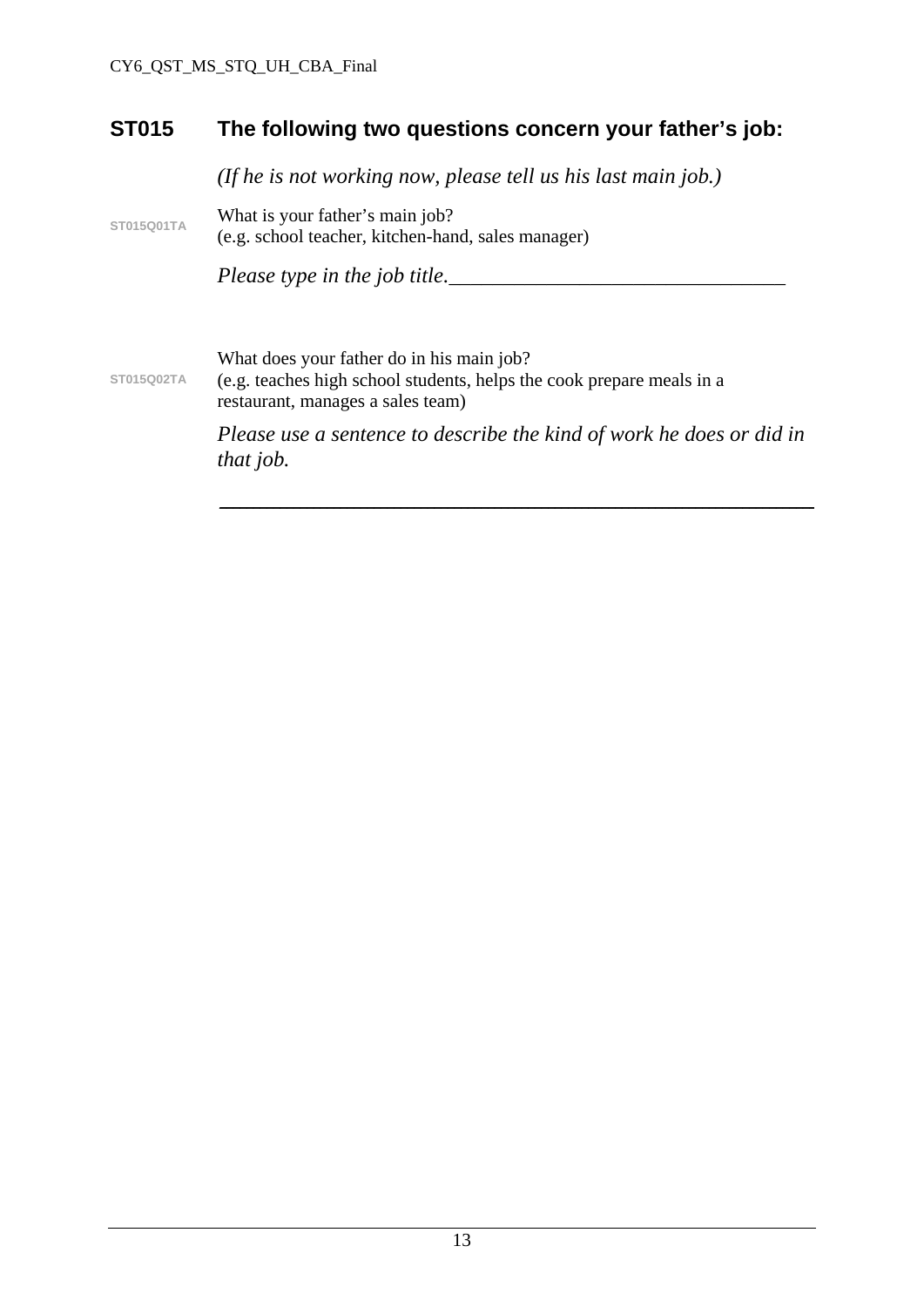## **ST011 Which of the following are in your home?**

|            |                                                              | Yes            | N <sub>O</sub> |
|------------|--------------------------------------------------------------|----------------|----------------|
| ST011Q01TA | A desk to study at                                           | $\square_{_1}$ | $\Box_2$       |
| ST011Q02TA | A room of your own                                           | $\Box_1$       | $\Box$         |
| ST011Q03TA | A quiet place to study                                       | $\square_{1}$  | $\Box_2$       |
| ST011Q04TA | A computer you can use for school work                       | $\Box_1$       | $\Box_2$       |
| ST011Q05TA | <b>Educational software</b>                                  | $\Box_1$       | $\sqcup_2$     |
| ST011Q06TA | A link to the Internet                                       | $\square_{1}$  | $\Box_2$       |
| ST011Q07TA | Classic literature (e.g. <shakespeare>)</shakespeare>        | $\square_{1}$  | $\Box$         |
| ST011Q08TA | Books of poetry                                              | $\Box_1$       | $\Box_2$       |
| ST011Q09TA | Works of art (e.g. paintings)                                | $\Box_1$       | $\Box$         |
| ST011Q10TA | Books to help with your school work                          | $\Box_1$       | $\Box_2$       |
| ST011Q11TA | <technical books="" reference=""></technical>                | $\square_1$    | $\Box$         |
| ST011Q12TA | A dictionary                                                 | $\Box_1$       | $\Box$         |
| ST011Q16NA | Books on art, music, or design                               | $\Box_1$       | $\Box$         |
| ST011Q17TA | <country-specific 1="" item="" wealth=""></country-specific> | $\square_1$    | $\Box$         |
| ST011Q18TA | <country-specific 2="" item="" wealth=""></country-specific> |                | $\Box_2$       |
| ST011Q19TA | <country-specific 3="" item="" wealth=""></country-specific> |                | $\sqcup_2$     |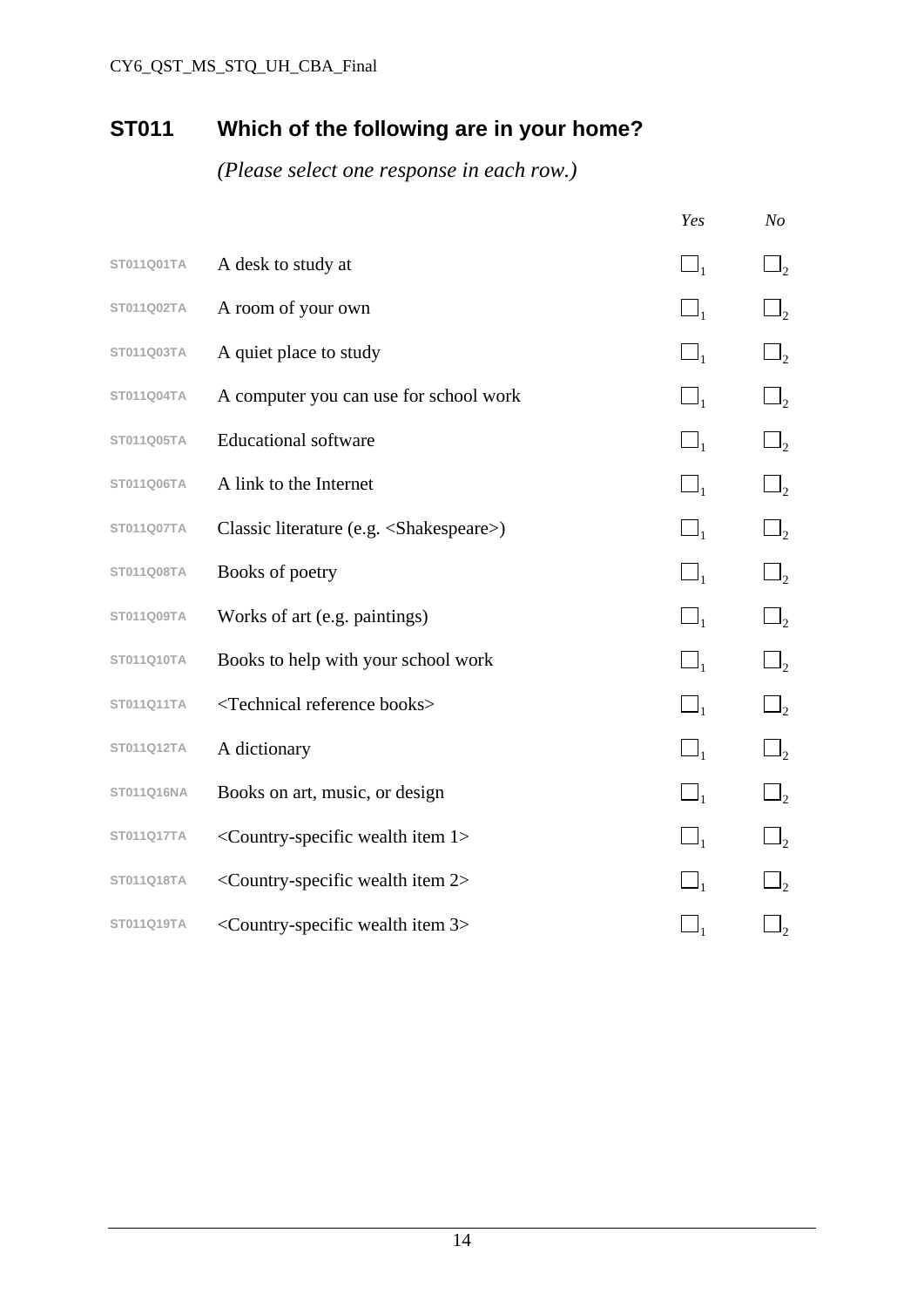## **ST012 How many of these are there at your home?**

|            |                                                                                                                                        | <b>None</b> | <b>One</b> | Two                 | Three or<br>more |
|------------|----------------------------------------------------------------------------------------------------------------------------------------|-------------|------------|---------------------|------------------|
| ST012Q01TA | <b>Televisions</b>                                                                                                                     | $\Box_1$    | $\Box$ ,   | $\Box_{3}$          |                  |
| ST012Q02TA | Cars                                                                                                                                   | $\Box_1$    | $\Box$     | $\Box$ 3            |                  |
| ST012Q03TA | Rooms with a bath or shower                                                                                                            | $\Box_1$    | $\Box_2$   | $\Box_{3}$          |                  |
| ST012Q05NA | <cell phones=""> with Internet<br/>access (e.g. smartphones)</cell>                                                                    |             |            | $\Box$ 3            |                  |
| ST012Q06NA | Computers (desktop computer,<br>portable laptop, or notebook)                                                                          |             | $\Box$     | $\Box$ 3            |                  |
| ST012Q07NA | <tablet computers=""> (e.g.<br/><math>\langle</math>iPad®&gt;, <math>\langle</math>BlackBerry®<br/><math>PlayBook^{TM}</math></tablet> | $\Box_1$    |            | $\Box$ <sub>3</sub> |                  |
| ST012Q08NA | E-book readers (e.g.<br>$\langle$ Kindle <sup>TM</sup> >, $\langle$ Kobo>,<br><bookeen>)</bookeen>                                     | $\Box_1$    |            | $\Box$ 3            |                  |
| ST012Q09NA | Musical instruments (e.g.<br>guitar, piano)                                                                                            |             |            |                     |                  |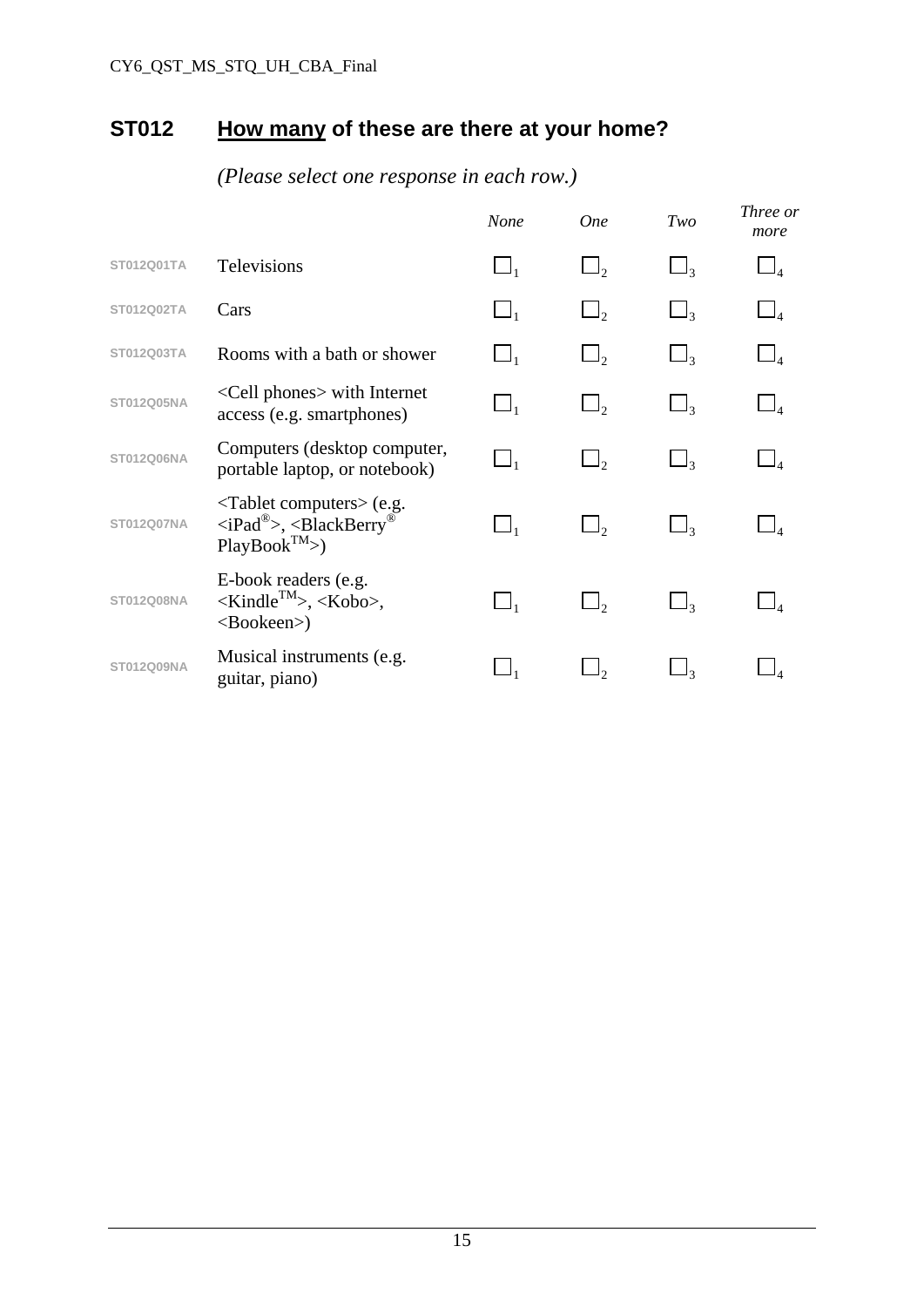### **ST013 How many books are there in your home?**

**ST013Q01TA** *There are usually about 40 books per metre of shelving. Do not include magazines, newspapers, or your schoolbooks.* 

 *(Please select one response.)* 

| $0-10$ books        |          |
|---------------------|----------|
| 11-25 books         | $\Box_2$ |
| $26-100$ books      | $\Box_3$ |
| 101-200 books       | $\Box_4$ |
| 201-500 books       | $\Box_5$ |
| More than 500 books | ۹۶       |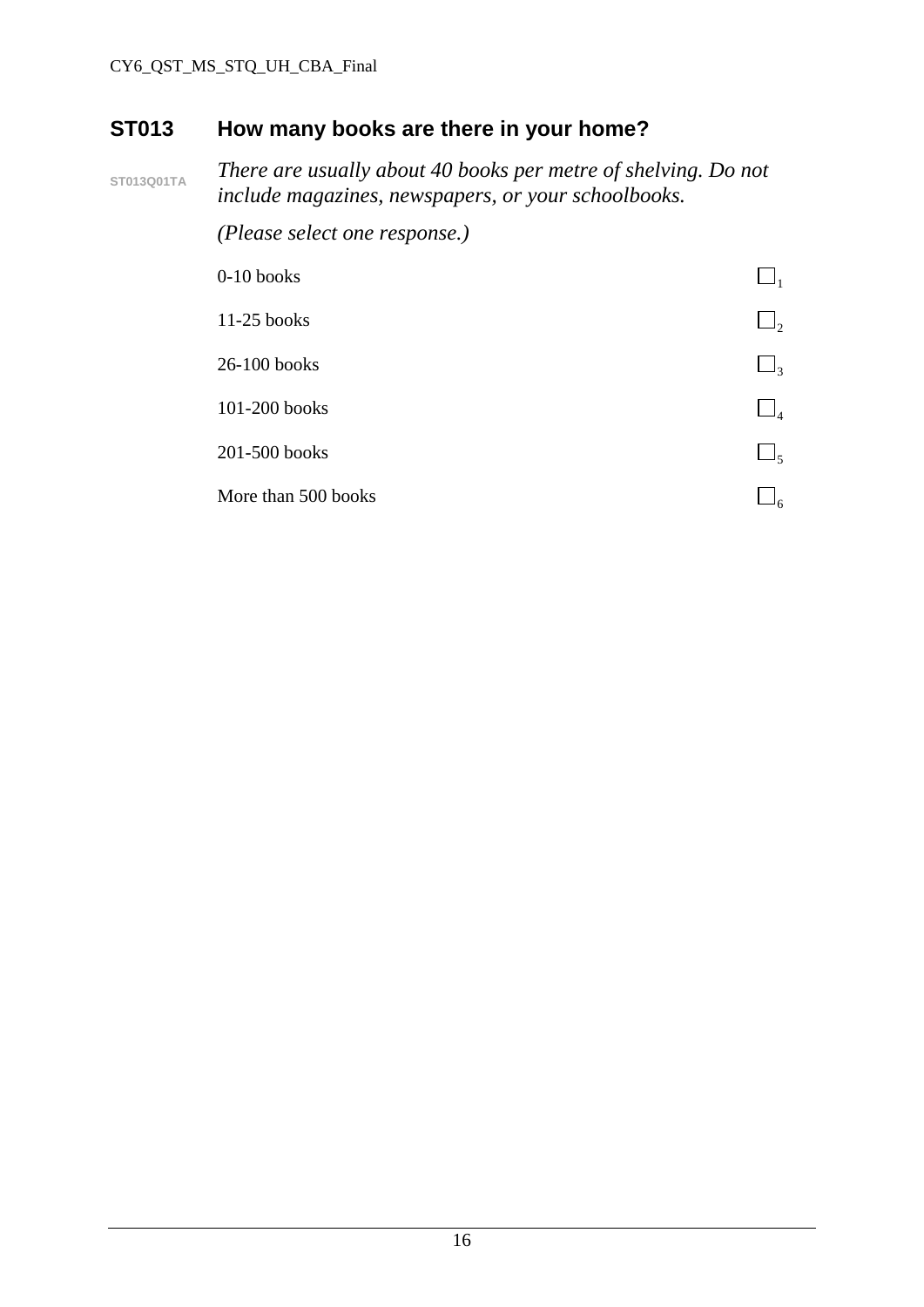## **ST019 In what country were you and your parents born?**

|                               | You<br>ST019Q01TA | Mother<br>ST019Q01TB | Father<br>ST019Q01TC |
|-------------------------------|-------------------|----------------------|----------------------|
| $\langle$ Country A $\rangle$ | $\Box_1$          | $\mathsf{L}$         | $\Box_1$             |
| $\langle$ Country B $>$       | $\Box$ ,          | $\Box$ ,             | $\Box_2$             |
| $\langle$ Country C $>$       | $\Box_3$          | $\Box$ 3             | $\Box_3$             |
| $\langle$ Country D $>$       | $\Box_4$          | $\Box_4$             | $\Box_4$             |
| $\langle$ etc. $>$            | $\Box_5$          | $\Box_{5}$           | $\Box_5$             |
| Other country                 | $\Box_6$          |                      |                      |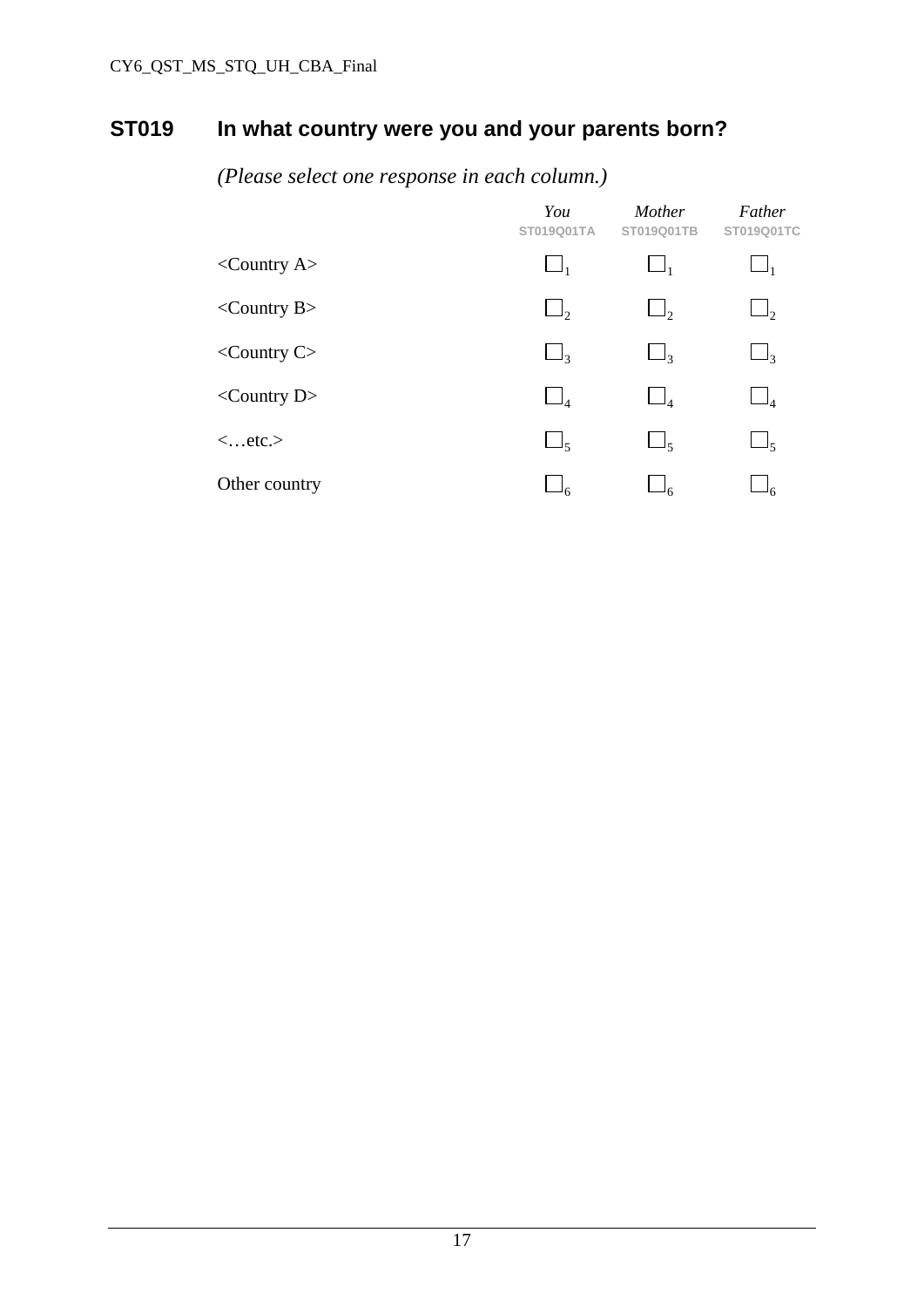# **ST022 What language do you speak at home most of the time?**

*(Please select one response.)* 

| ST022Q01TA | $\langle$ Language 1>    |    |
|------------|--------------------------|----|
| ST022Q02TA | $\langle$ Language 2>    | 12 |
| ST022Q03TA | $\langle$ Language 3 $>$ | ┙╕ |
| ST022Q04TA | $\langle$ etc. $>$       | J4 |
| ST022Q05TA | Other language           | Jς |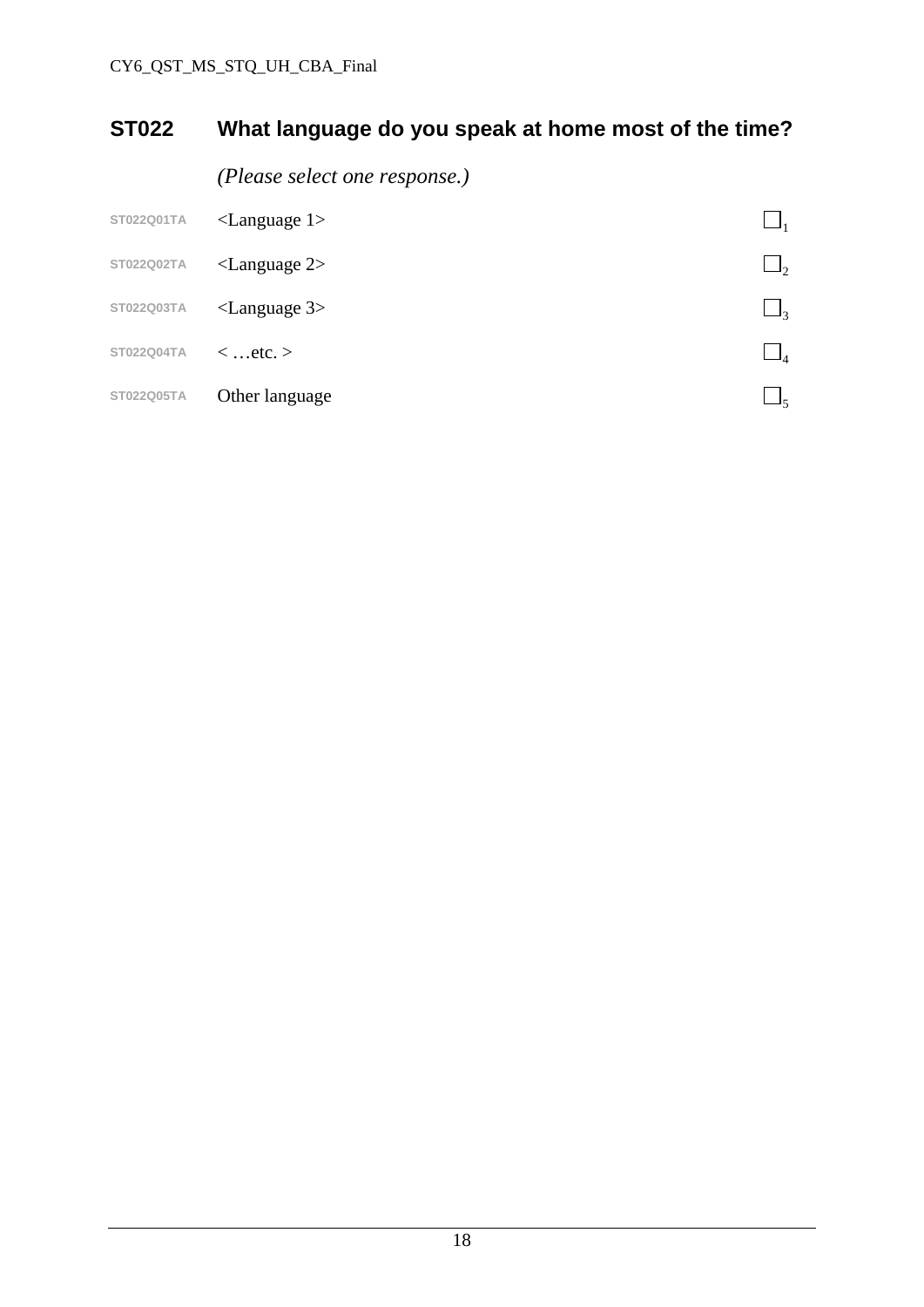#### **ST125 How old were you when you started <ISCED 0>?**

ST125Q01NA *(Please choose from the drop-down menu to answer the question.)* 

|        | Please choose<br><b>ISSN</b> |
|--------|------------------------------|
|        | <b>Option A</b>              |
| Years: | <b>Option B</b>              |
|        | Option C                     |
|        | Option                       |

Drop-down menu, offering answers "1 year or younger", 2 years, 3 years, 4 years, 5 years, "6 years or older", "I did not attend <ISCED 0>", "I do not remember".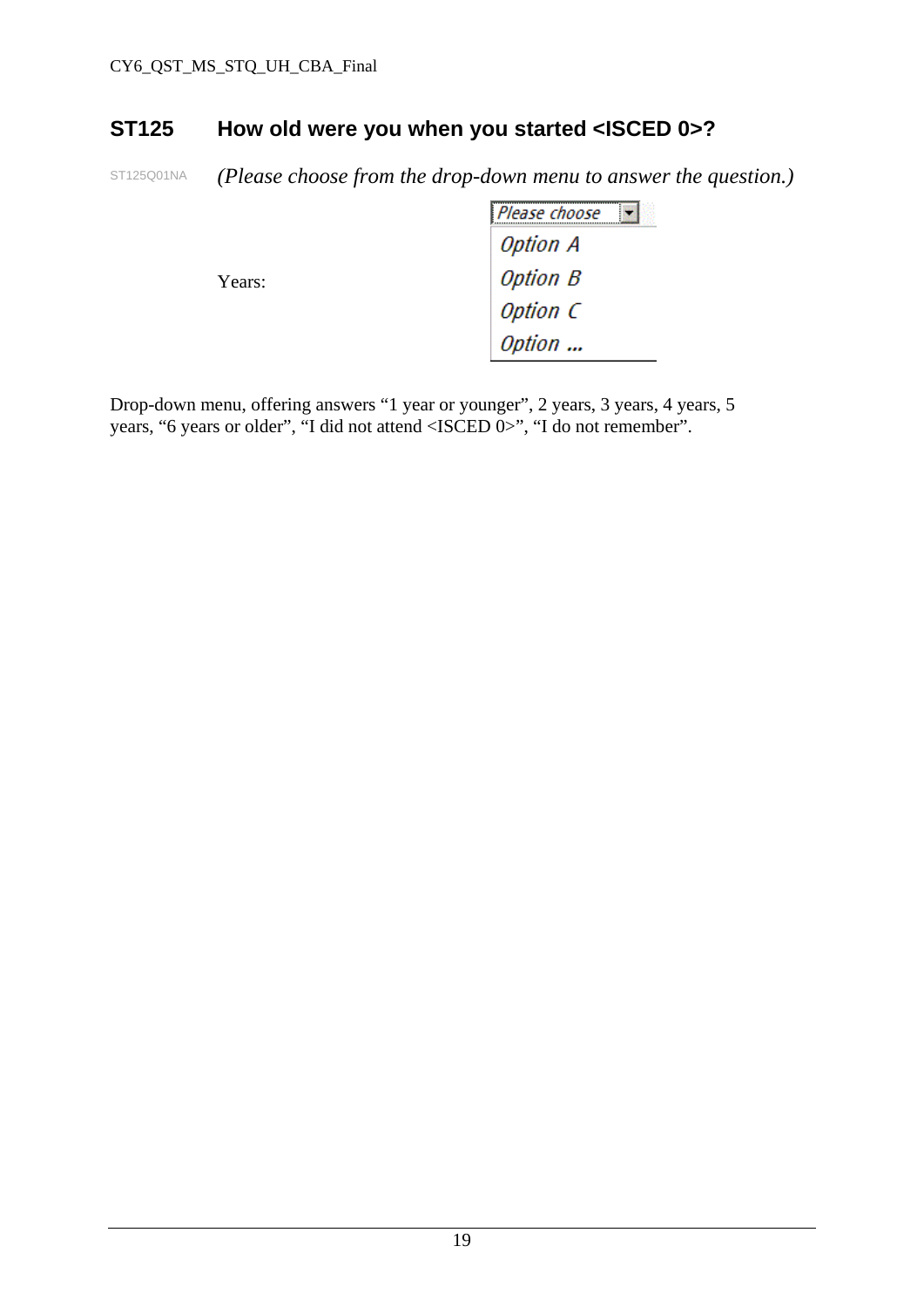#### **ST126 How old were you when you started <ISCED 1>?**

**ST126Q01TA** *(Please choose from the drop-down menu to answer the question.)* 

|        | Please choose   |
|--------|-----------------|
|        | Option A        |
| Years: | <b>Option B</b> |
|        | Option C        |
|        | Option          |

Drop-down menu, offering answers "3 or younger", 4, 5, 6, 7, 8, "9 or older".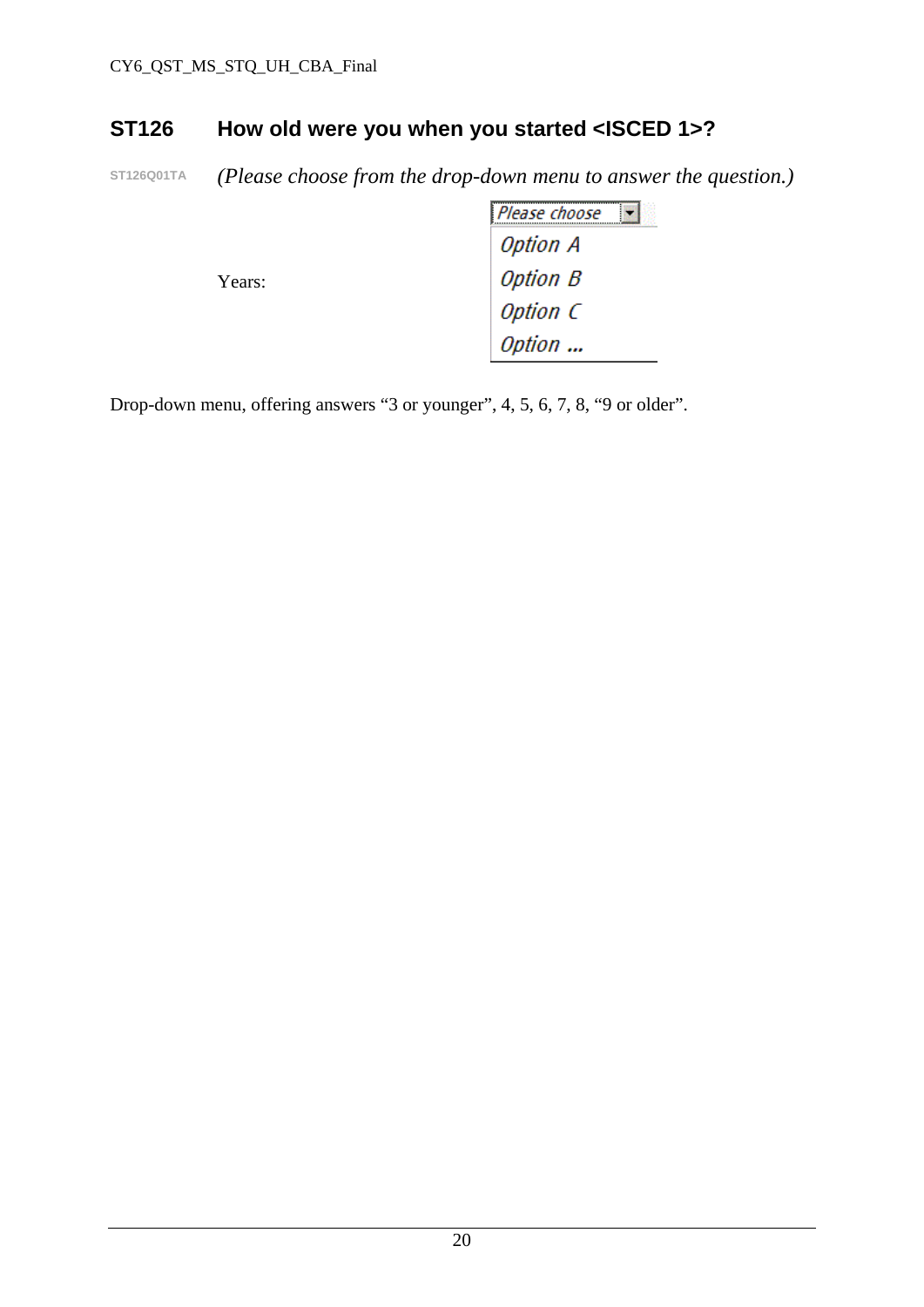# **2. YOUR SCIENCE LEARNING**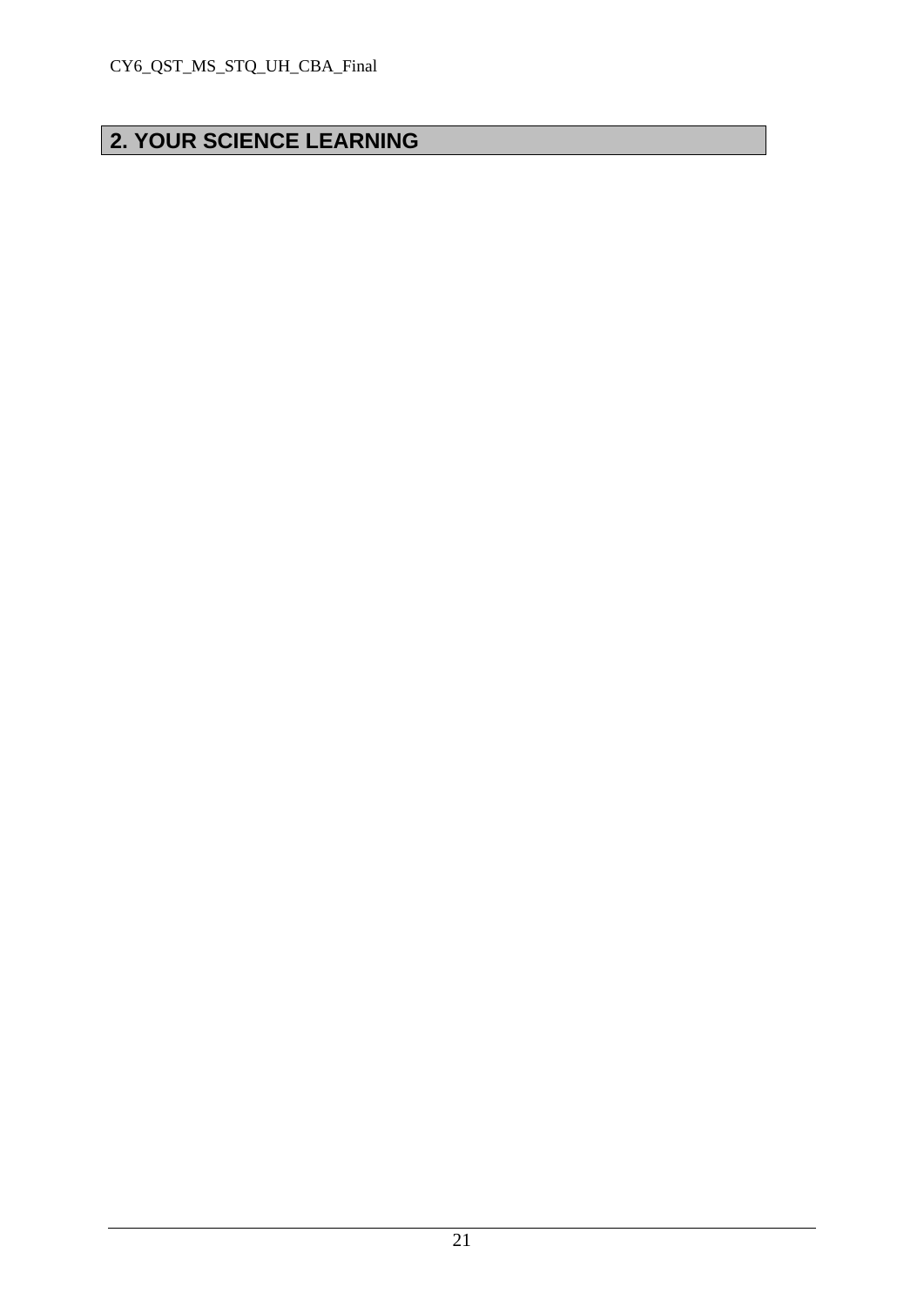#### **ST094 How much do you disagree or agree with the statements about yourself below?**

|            |                                                                                                                                                                                                                                                      | Strongly<br>disagree | <i>Disagree</i> | Agree | <i>Strongly</i><br>agree |
|------------|------------------------------------------------------------------------------------------------------------------------------------------------------------------------------------------------------------------------------------------------------|----------------------|-----------------|-------|--------------------------|
| ST094Q01NA | I generally have fun when I<br>am learning<br>broad science><br>topics.                                                                                                                                                                              |                      |                 |       |                          |
| ST094Q02NA | I like reading about<br>broad<br>science>.                                                                                                                                                                                                           |                      |                 |       |                          |
| ST094Q03NA | I am happy working on<br><br>solution of solutions of the set of the set of the set of the set of the set of the set of the set of the set of the set of the set of the set of the set of the set of the set of the set of the set of the set of the |                      |                 |       |                          |
| ST094Q04NA | I enjoy acquiring new<br>knowledge in<br>broad<br>science>.                                                                                                                                                                                          |                      |                 |       |                          |
| ST094Q05NA | I am interested in learning<br>about<br>coad science>.                                                                                                                                                                                               |                      |                 |       |                          |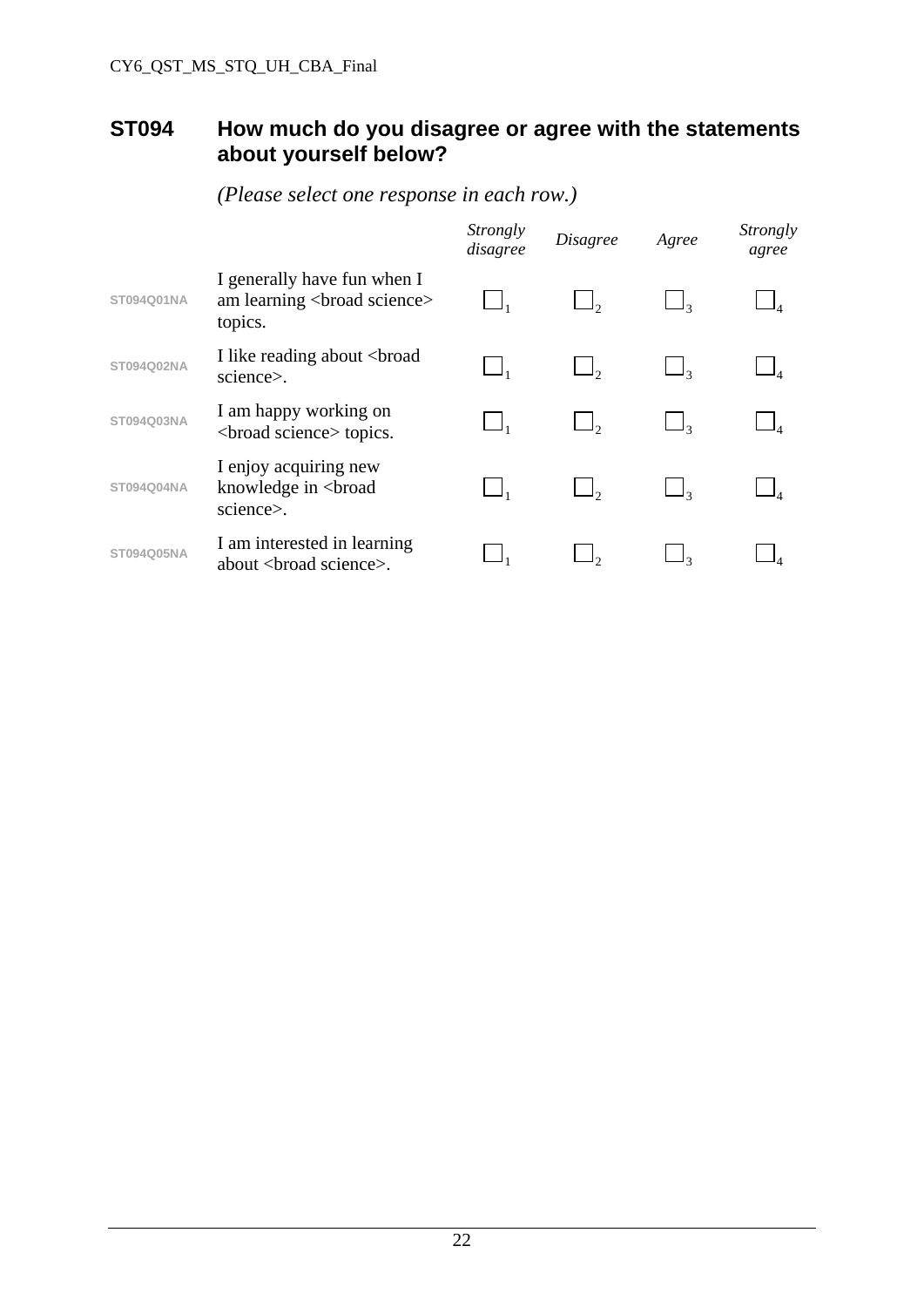#### **ST097 How often do these things happen in your <school science> lessons?**

|                   |                                                                             | Every<br>lesson | <b>Most</b><br>lessons | Some<br>lessons | Never or<br>hardly<br>ever |
|-------------------|-----------------------------------------------------------------------------|-----------------|------------------------|-----------------|----------------------------|
| ST097Q01TA        | Students don't listen to what<br>the teacher says.                          |                 |                        |                 |                            |
| <b>ST097Q02TA</b> | There is noise and disorder.                                                |                 |                        |                 |                            |
| ST097Q03TA        | The teacher has to wait a long<br>time for students to quiet<br>down.       |                 |                        |                 |                            |
| ST097Q04TA        | Students cannot work well.                                                  | $\Box$          |                        |                 |                            |
| <b>ST097Q05TA</b> | Students don't start working<br>for a long time after the lesson<br>begins. |                 |                        |                 |                            |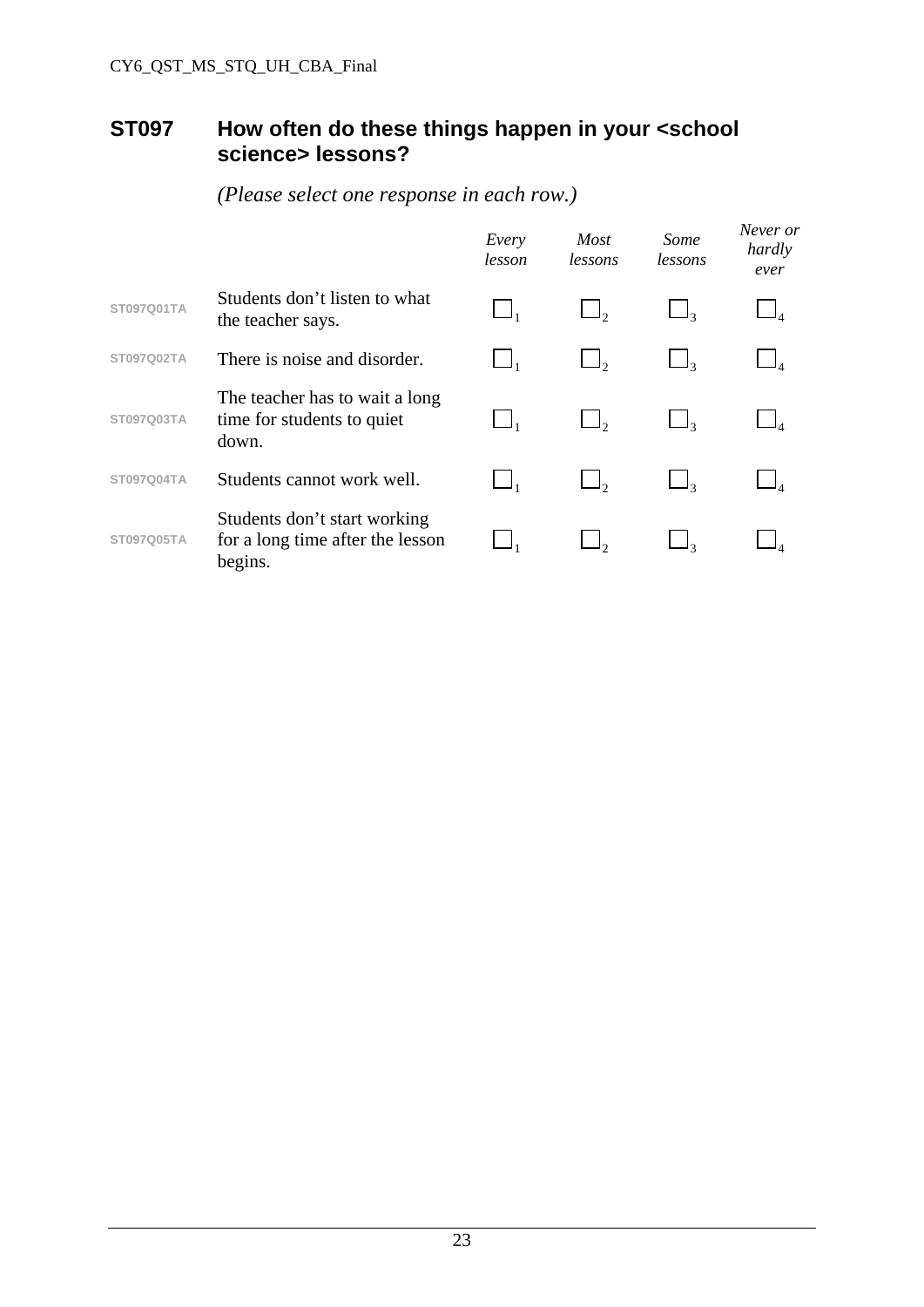#### **ST100 How often do these things happen in your <school science> lessons?**

|            |                                                                      | Every<br>lesson | Most<br>lessons | Some<br>lessons | Never or<br>hardly<br>ever |
|------------|----------------------------------------------------------------------|-----------------|-----------------|-----------------|----------------------------|
| ST100Q01TA | The teacher shows an interest<br>in every student's learning.        |                 |                 | ף נ             |                            |
| ST100Q02TA | The teacher gives extra help<br>when students need it.               |                 |                 | ج ل             |                            |
| ST100Q03TA | The teacher helps students with<br>their learning.                   |                 |                 | ج ا__           |                            |
| ST100Q04TA | The teacher continues teaching<br>until the students understand.     |                 |                 | ډل              |                            |
| ST100Q05TA | The teacher gives students an<br>opportunity to express<br>opinions. |                 |                 |                 |                            |